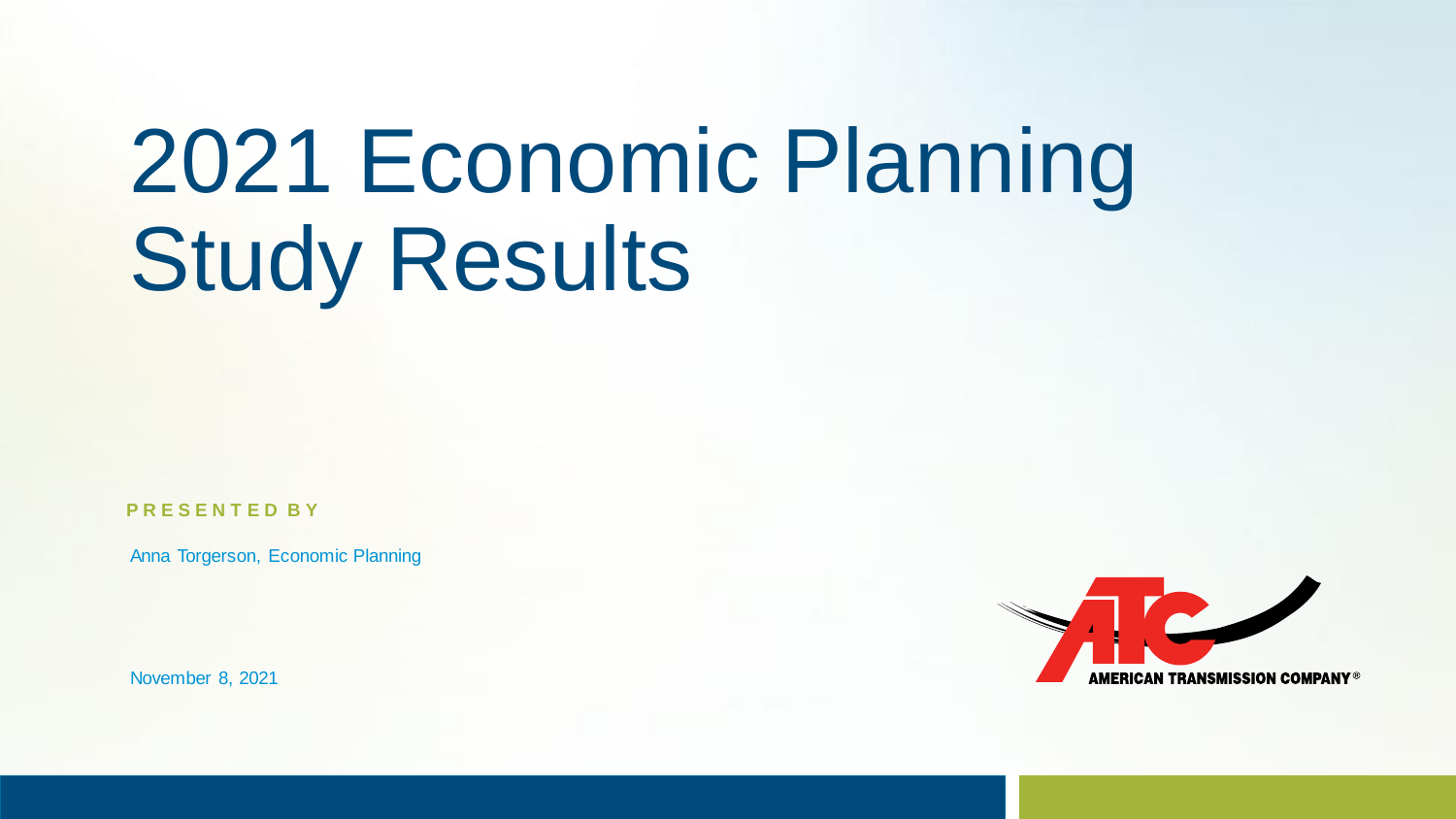#### **Introduction**

- Process Overview and Timeline
- MTEP21 Futures
- Study Area Results
- Next Steps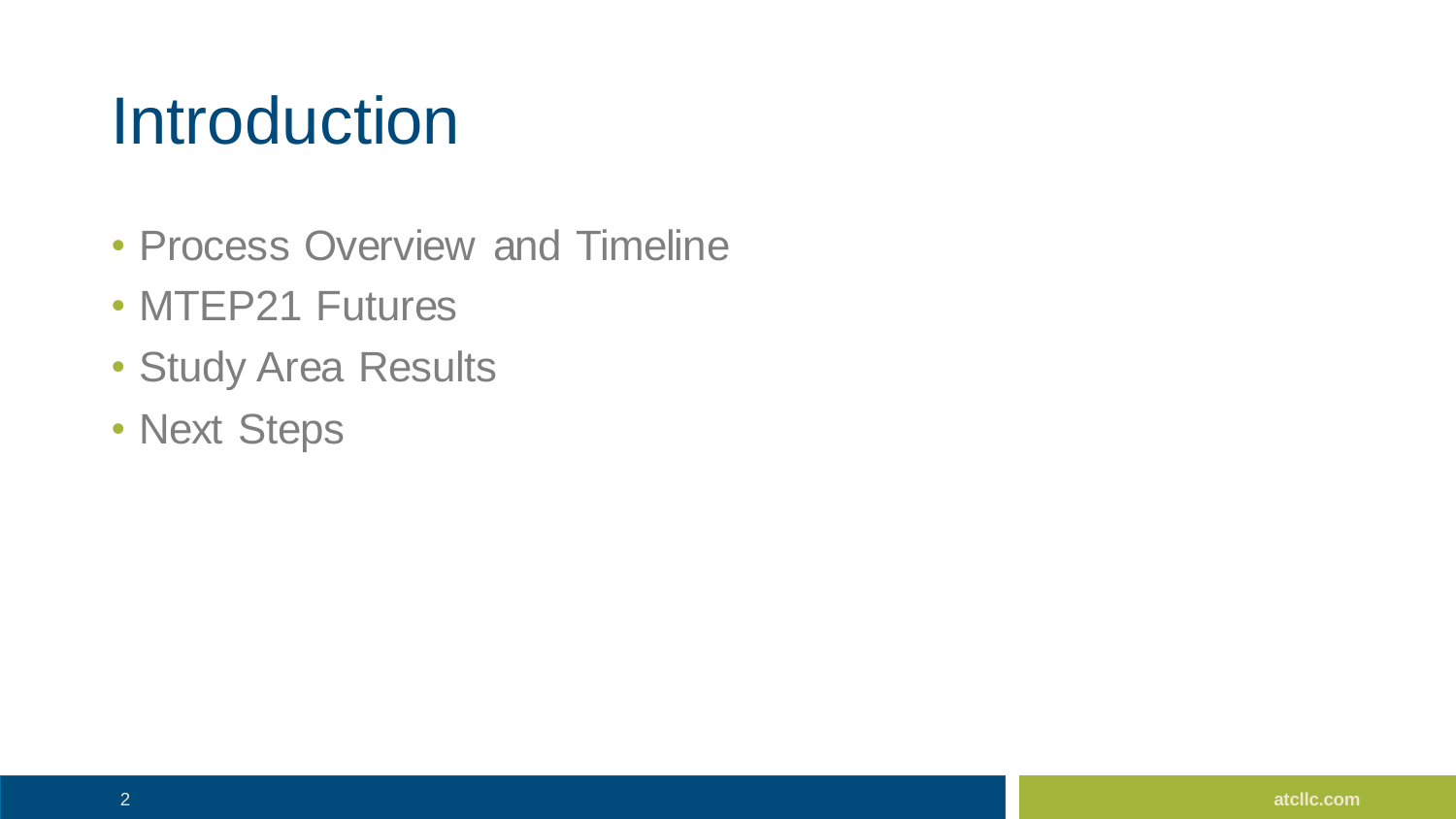### ATC Process Overview and Timeline

- ATC Economic Project Planning Per ATC Tariff
	- **During February,** we hold an initial stakeholder meeting to review the market congestion summary and potential fixes and to discuss economic study scenarios, drivers, ranges, and assumptions.
	- **By March 1**, we work with stakeholders to request and prioritize new/other economic studies and recommend study assumptions.
	- **By April 15** we identify preliminary areas of economic study, study assumptions and models and solicit further comments from stakeholders.
	- **By May 15** we finalize areas of economic study, study assumptions and models to be used in analysis.
	- **By November 15** we provide a summary of the results of the economic analyses to our stakeholders.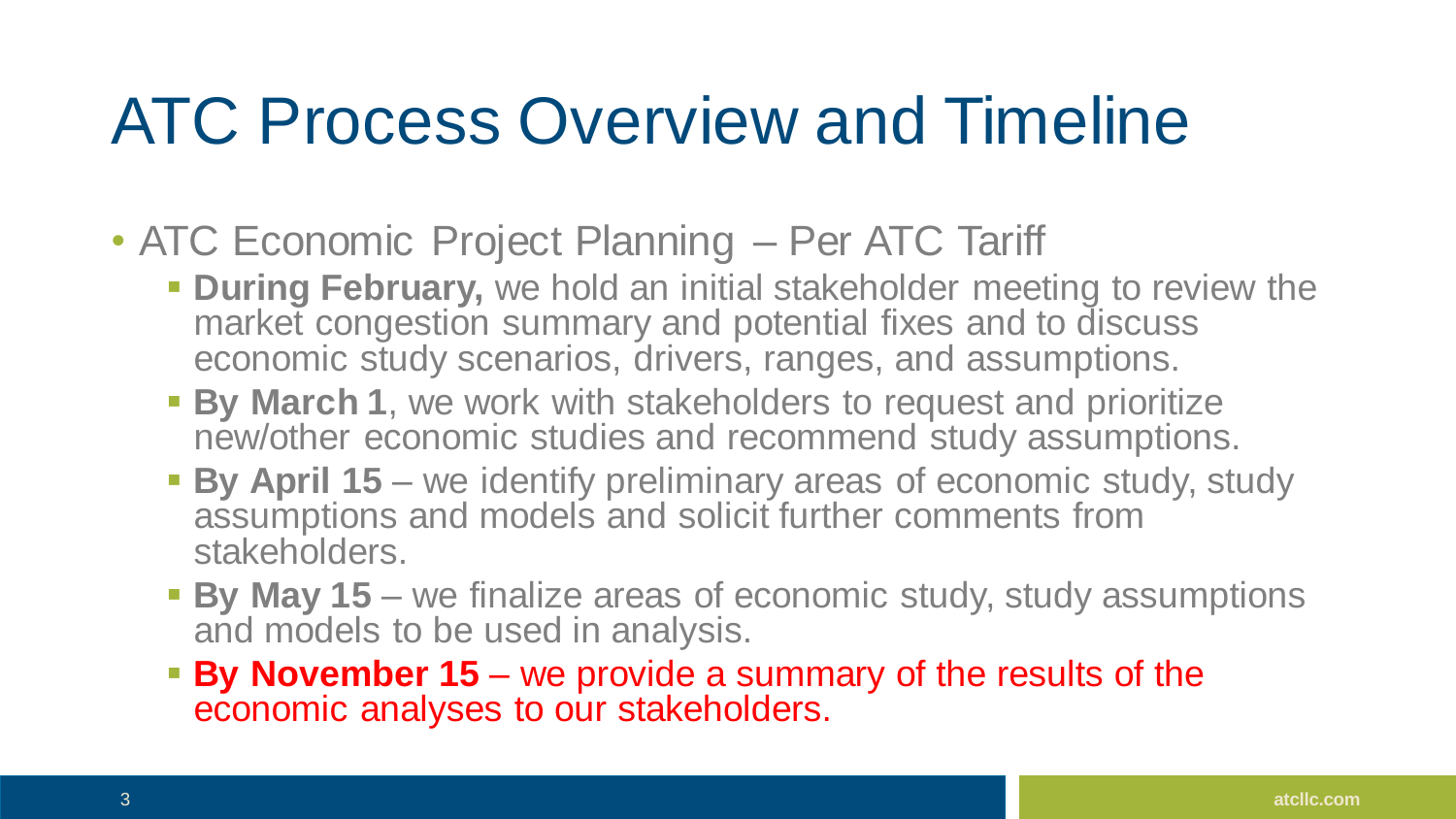### **MISO** MTEP<sub>21</sub> Futures

| <b>Futures</b>                                                 |       | $\boldsymbol{\mathcal{P}}$ | 3      |
|----------------------------------------------------------------|-------|----------------------------|--------|
| <b>Carbon Reduction Target (%)</b> <sup>1</sup>                | 40    | 60                         | 80     |
| <b>Carbon Reduction Acheived (%)<sup>2</sup></b>               | 63    | 64                         | 81     |
| <b>Energy Supplied by Renewables (%)</b>                       | 26    | 32                         | 50     |
| 20-Year Increase in Energy $(\%)^3$                            | 10    | 24                         | 40     |
| 20-Year Increase in Peak Demand (%) <sup>3</sup>               | 12    | 22                         | 33     |
| <b>Current MISO Generating Capacity (GW)</b>                   | 184   | 184                        | 184    |
| <b>Generation Retirements (GW)</b>                             | $-77$ | $-80$                      | $-112$ |
| New Generation Added in MISO (GW)                              | 130   | 169                        | 343    |
| <b>Total Generation Net of Retirements (GW)</b>                |       | 273                        | 415    |
| Generating Capacity in 20 Years Relative to Today <sup>4</sup> | 1.3X  | 1.5X                       | 2.3X   |

 **Annual net** energy and peak demand increases by 0.47, 1.08, 1.69% and 0.57, 0.98 and 1.43%, respectively, for each Future.

carbon neutral by 2050) that are not legislated. This reduces carbon emissions more than setting a 40% carbon reduction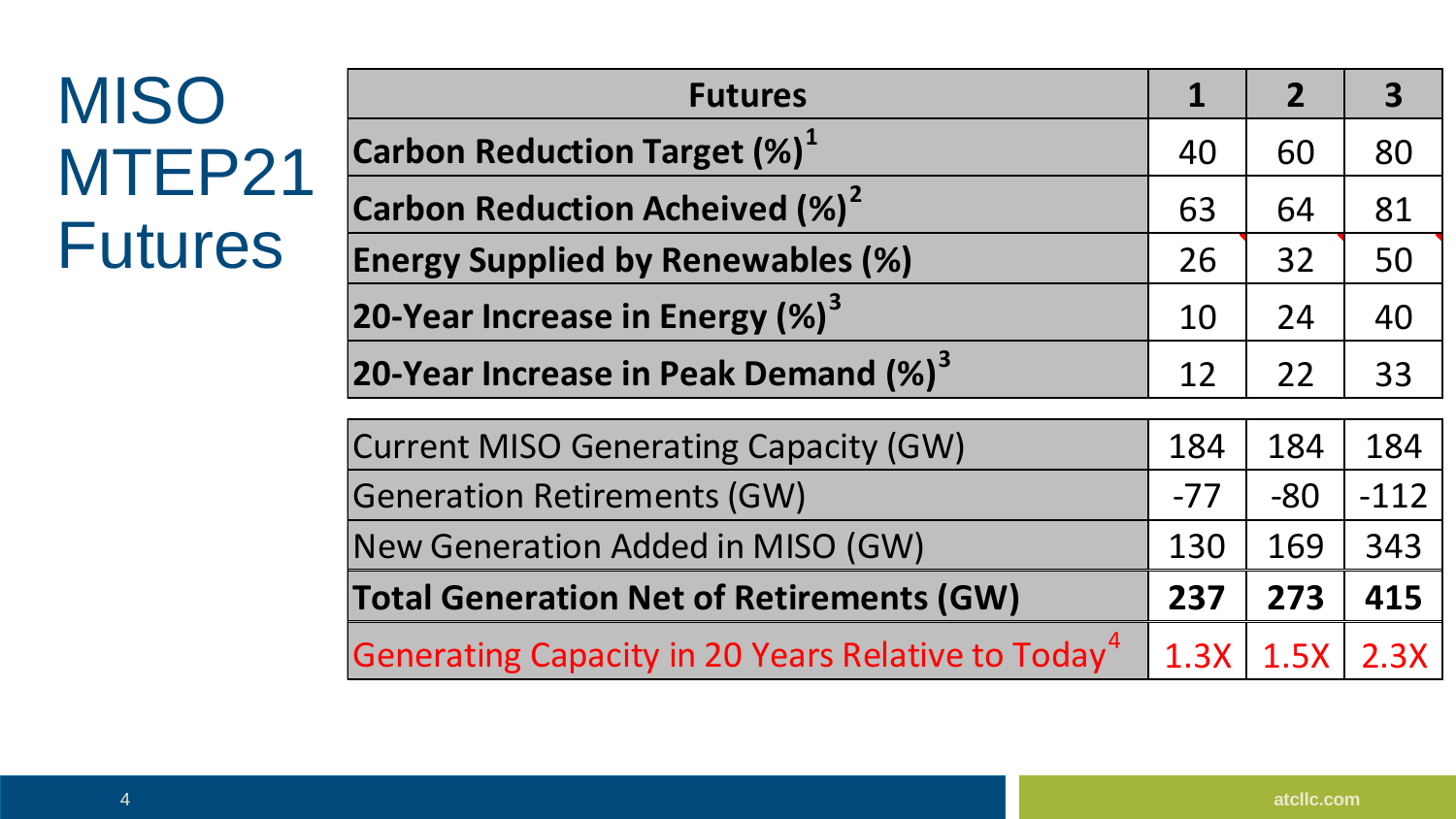#### Notes to previous slide table New Generation Added in Misley 130 169 343 169 343 169 343 169 343 169 343 169 343 169 343 169 343 169 343 169 343 169 343 169 343 169 343 169 343 169 343 169 343 169 343 169 343 169 343 169 343 169 343 169 343 169 343 169 **Total Generation Net of Retirements (GW) 237 273 415**

**1** Relative to 2005.

**4** Future 3 projects more than double (2.3X) today's amount of generating capacity in 20 years (415 versus 184 GW). Significant amounts of new transmission will be needed to deliver this variable largely renewable capacity to load. Fossil generators can have capacity factors as much as twice those of wind plants so to replace them you would need roughly twice as much wind capacity. Correspondingly, you would need roughly four times as much solar capacity. High performing wind and solar plants can have "capacity factors" in the range of 50% and 25%, repectively. A 50% capacity factors means that a 100 MW wind plant's average hourly output would be 50 MW. Hence the "Generation Increase Relative to the Current Amount" can be substantial. More renewable generation is also required because of its variable nature. **3 Annual net** energy and peak demand increases by 0.47, 1.08, 1.69% and 0.57, 0.98 and 1.43%, respectively, for each Future. <sup>2</sup> Future 1 models 100% of the state-approved utility integrated resource plans (IRPs) and 85% of state and utility goals (e.g. carbon neutral by 2050) that are not legislated. This reduces carbon emissions more than setting a 40% carbon reduction target (in the EGEAS model). In other words, in Future 1, due to IRPs and state and utility goals, carbon declines by 63% rather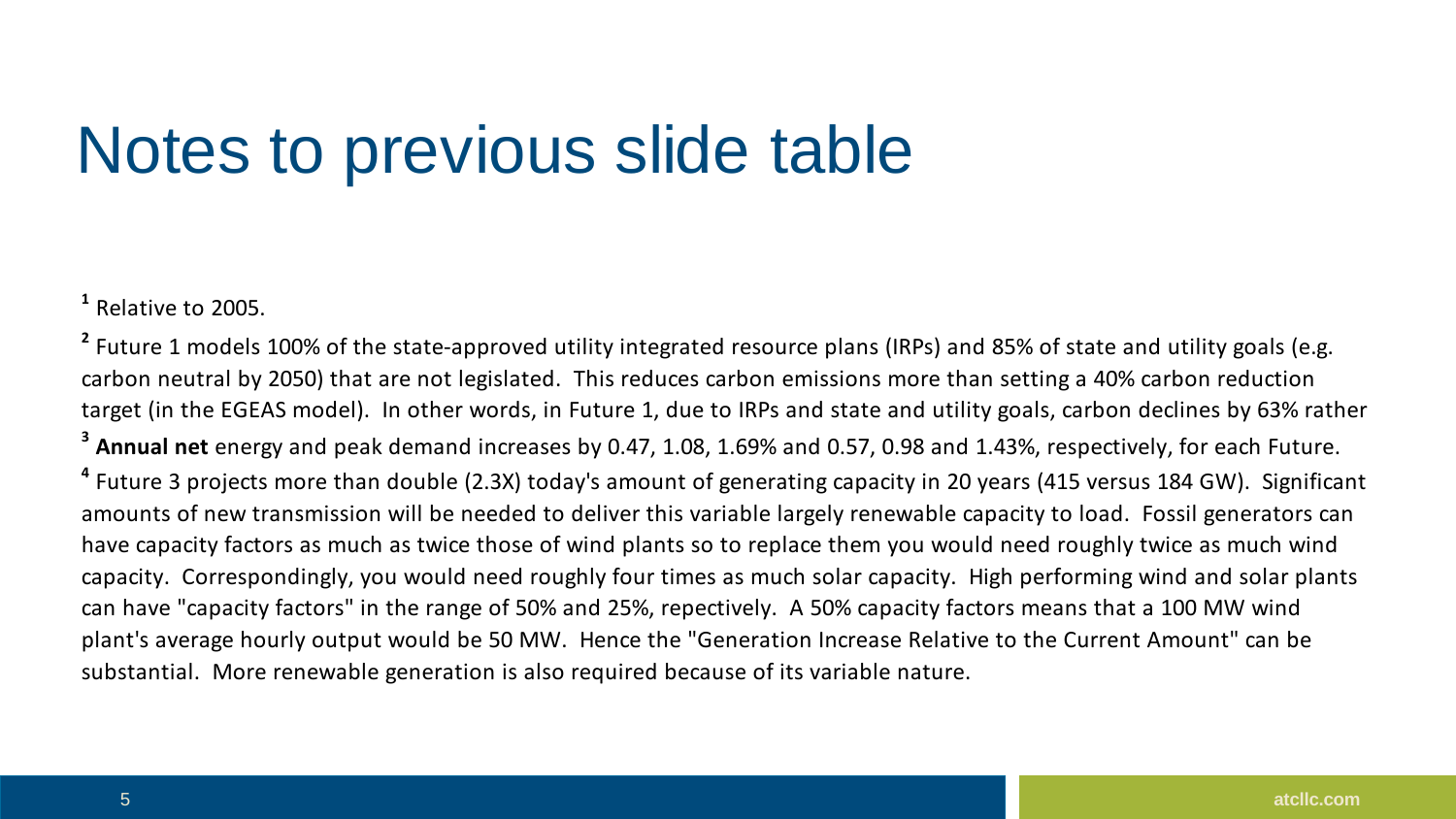## MTEP21 Study Areas

- North Lake Geneva Area
	- **Example 1 New generation changes** may affect area
- De Pere Area

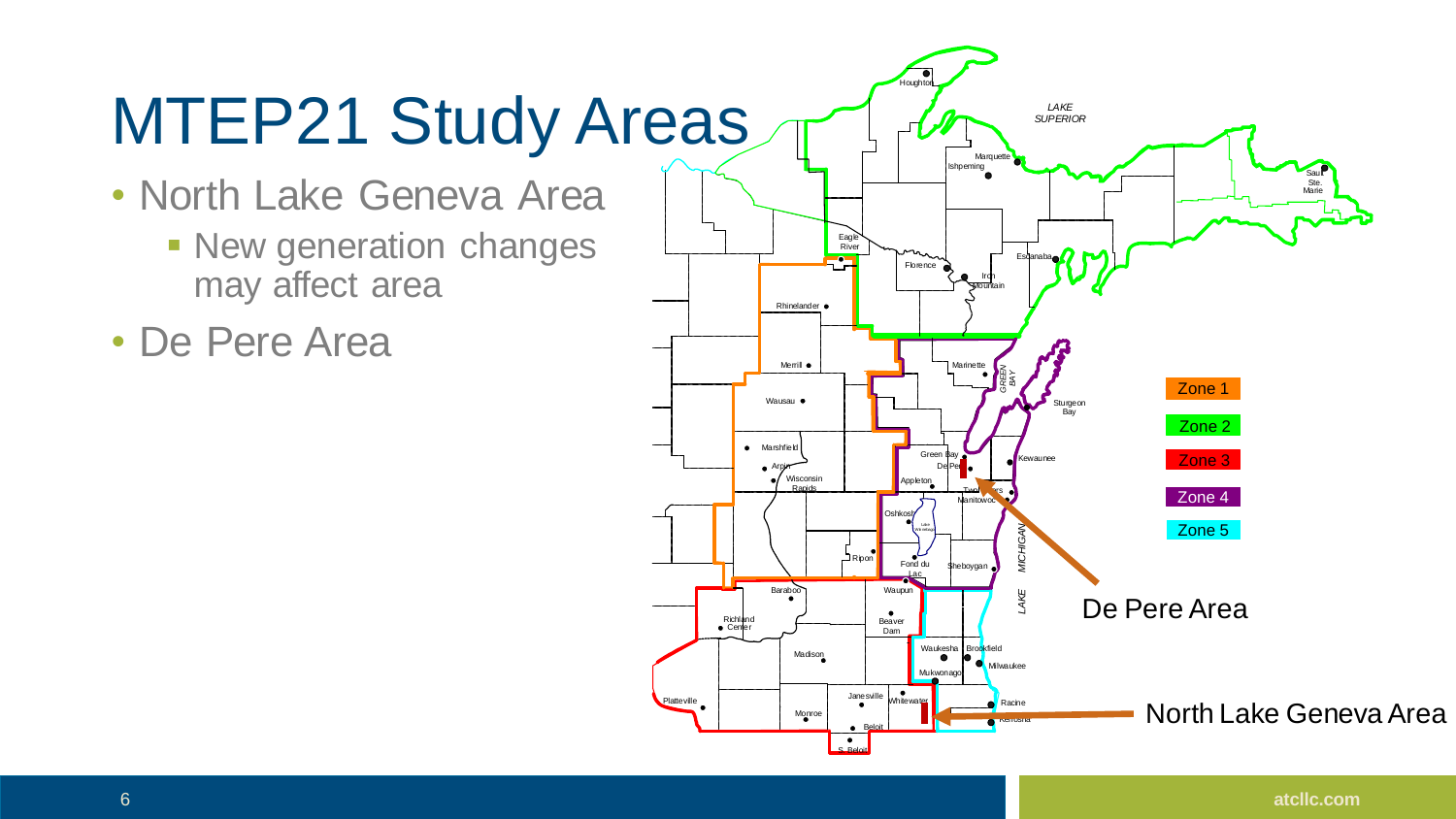#### North Lake Geneva Alternatives

- **Energy Storage**: 10 MW, 40 MWH battery at North Lake Geneva
- **Uprate**: Burlington North Lake Geneva Tap 138 kV
	- **E** uprated to maximum normal and emergency temperature ratings

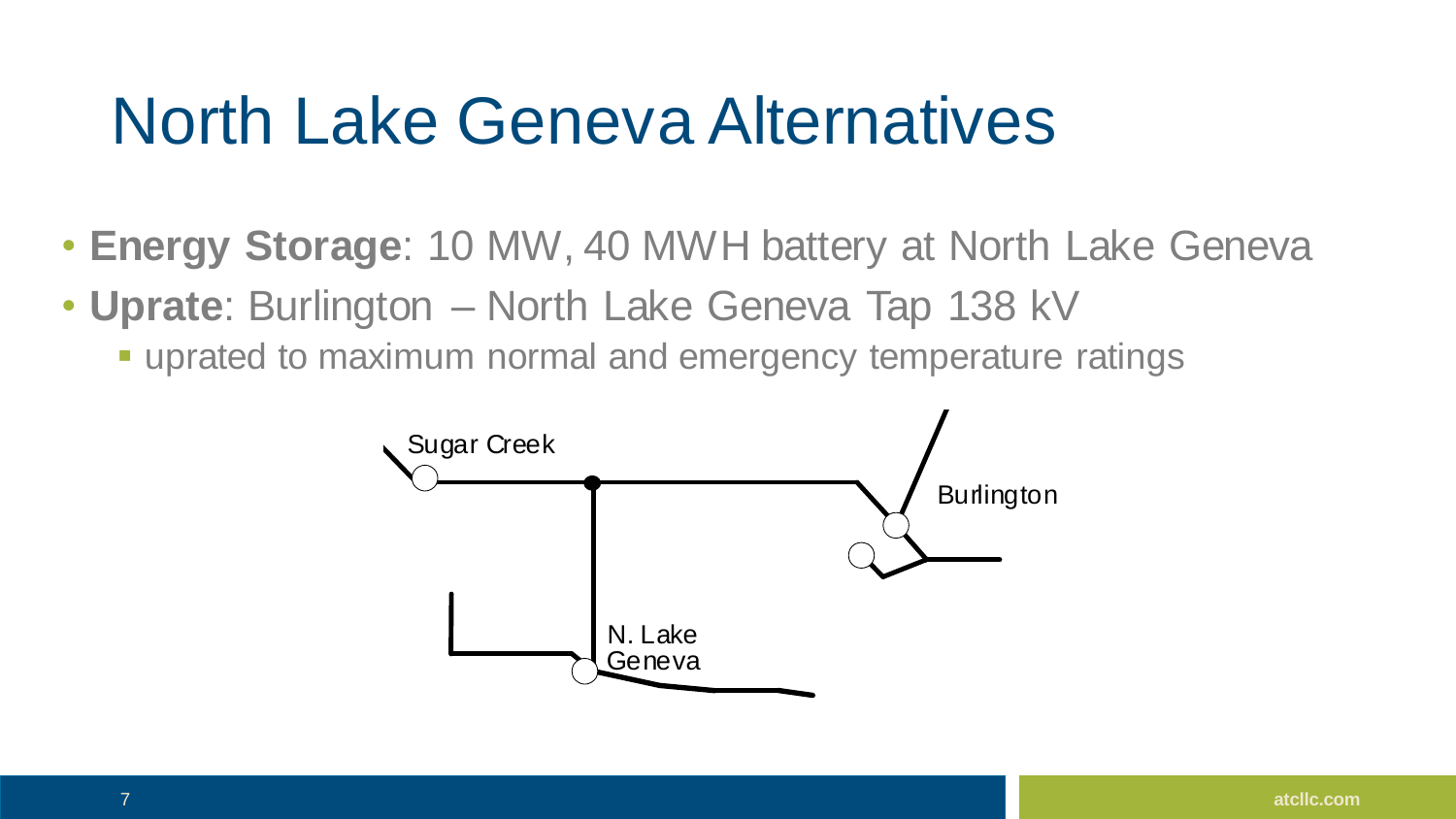### North Lake Geneva Alternatives

- **Reconductor**: reconductor to T2 Hawk conductor at maximum normal and emergency temperature ratings
	- **E** Burlington North Lake Geneva Tap 138 kV
	- North Lake Geneva Tap Sugar Creek 138 kV
	- North Lake Geneva North Lake Geneva Tap 138 kV

#### • **Series Reactor Alternatives**: 5 ohm series reactor added to line

- **Burlington Reactor Alt: Burlington North Lake Geneva Tap 138 kV**
- Sugar Creek Reactor Alt: North Lake Geneva Tap Sugar Creek 138 kV

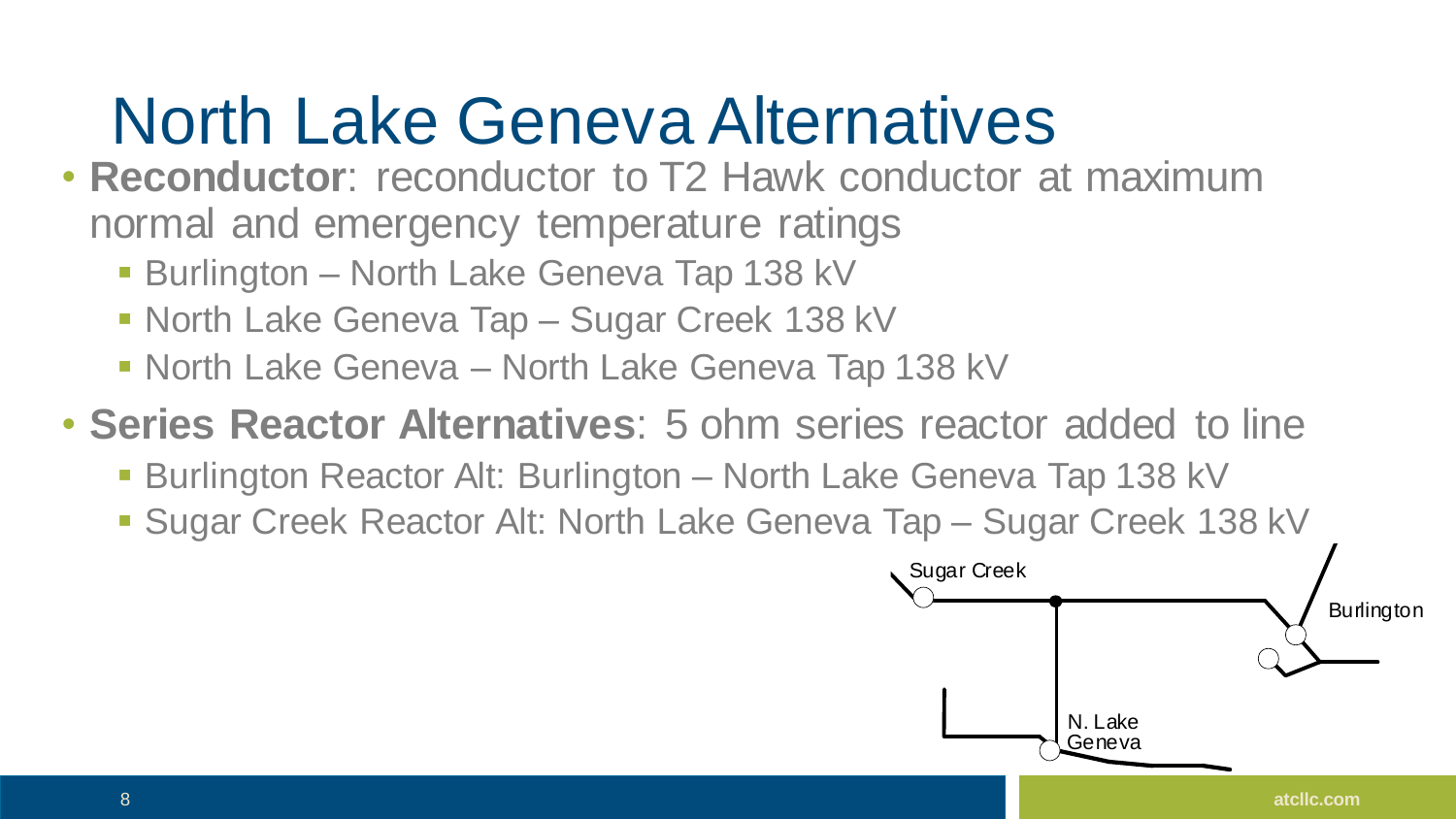#### North Lake Geneva Study Results

|                            | MISO F1 Planning      |
|----------------------------|-----------------------|
| <b>Alternatives</b>        | <b>Future Benefit</b> |
| <b>Energy Storage</b>      | \$2,823,950           |
| Uprate                     | (S215,984)            |
| Reconductor                | \$4,485,355           |
| <b>Burlington Reactor</b>  | \$1,366,082           |
| <b>Sugar Creek Reactor</b> | \$2,026,199           |

Note: Numbers are 2021 present value gross 40-year benefit from the Customer Benefit metric.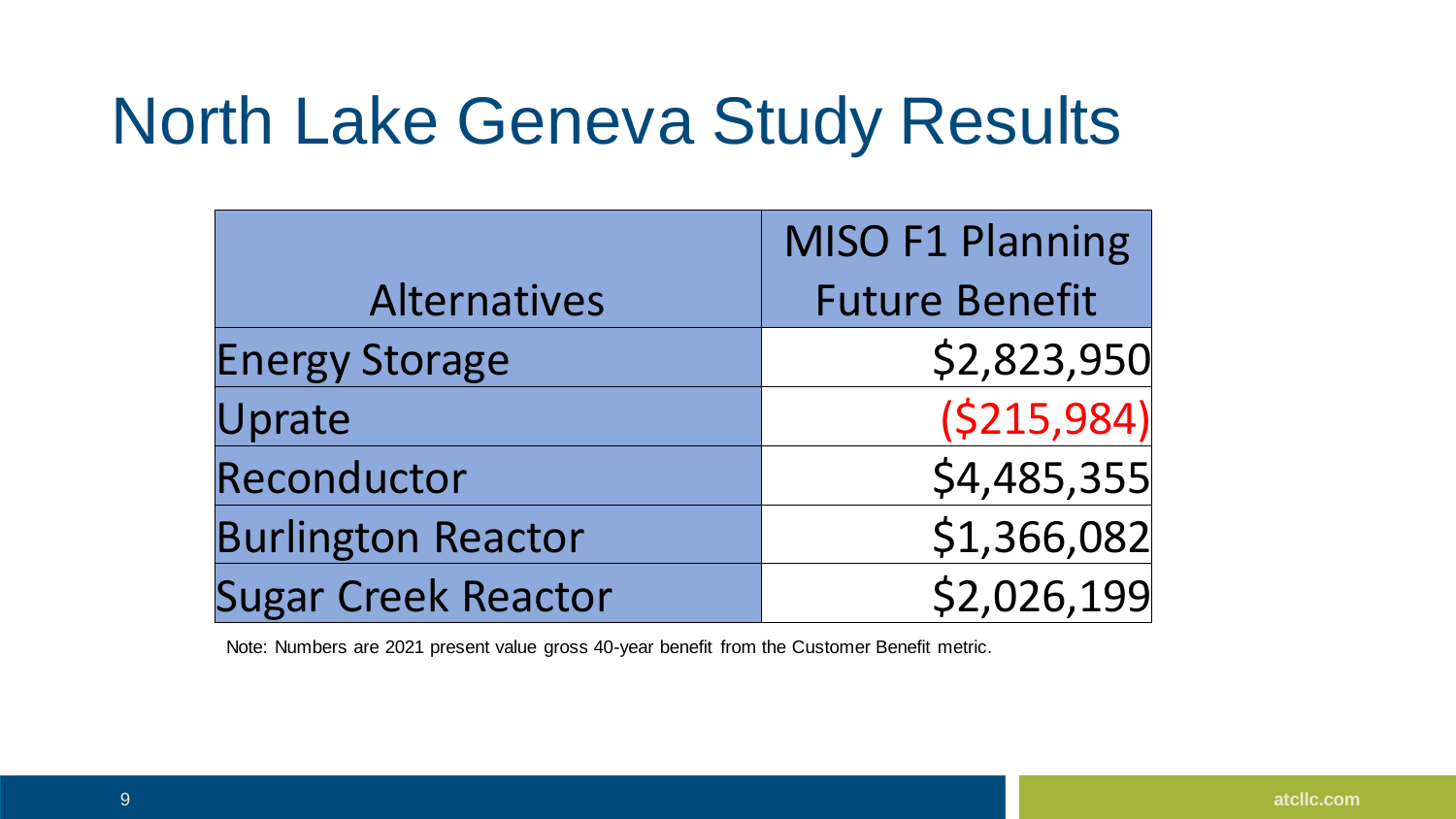### North Lake Geneva Conclusions

- **Energy Storage**:
	- **Eliminated due to insufficient benefit/cost ratio**
	- Cost Estimate: \$15M
- **Tap Uprate**:
	- **Eliminated due to negative benefits in MISO Future 1**

#### • **Tap Reconductoring**:

- **Eliminated due to insufficient benefit/cost ratio**
- Cost Estimate: \$14M

#### • **Series Reactor Alternatives**:

- **EXET Burlington Reactor Alt: Eliminated due to insufficient benefit/cost ratio**
- **Sugar Creek Reactor Alt: Eliminated due to insufficient benefit/cost ratio**
- 5 ohm Series Reactor Cost Estimate: \$2M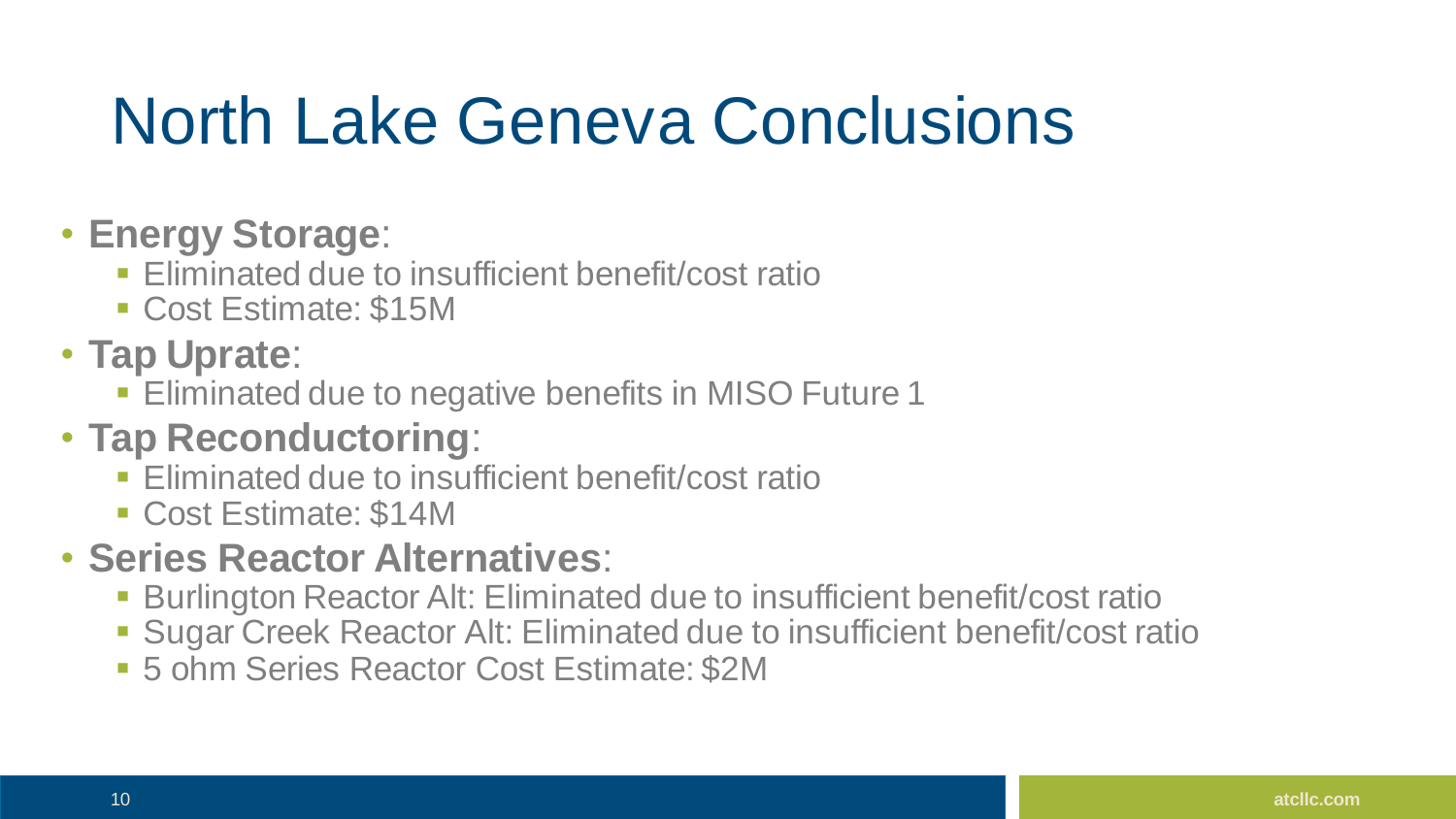#### De Pere Alternatives

- **Energy Storage:** 25 MW and 25 MWH battery at Glory Road
- **Double Circuit:** Double circuit following lines
	- **Lost Dauphin Red Maple 138 kV**
	- Red Maple De Pere 138 kV
	- De Pere Glory Road 138 kV
- **Series Reactor:** 5ohm series reactor on 138 kV De Pere Glory Road
- **De Pere 69 kV:** Connect De Pere generation to 69 kV at Oak St.
	- Single 138/69 kV transformer and 0.2 mi of 69 kV line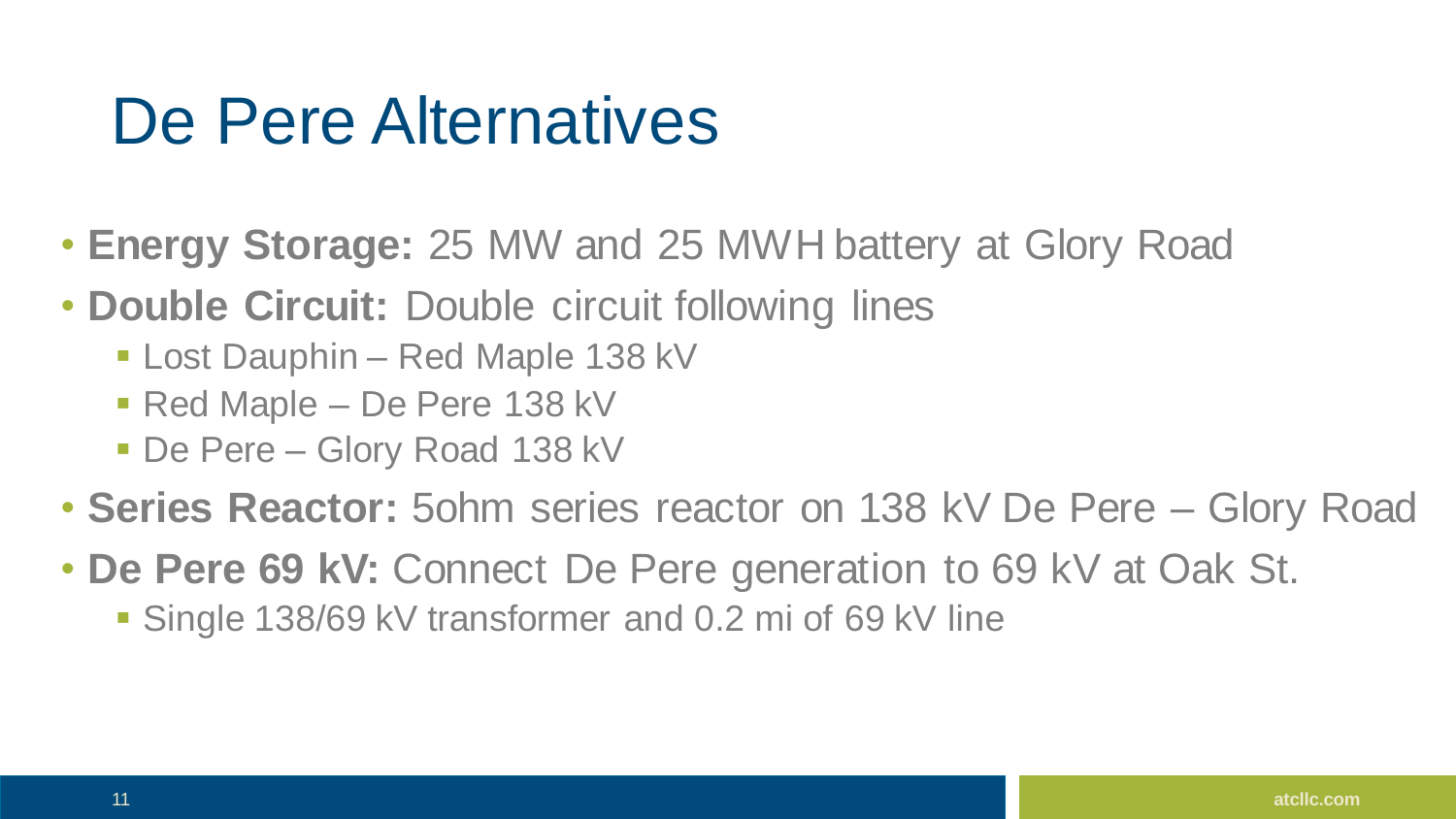#### De Pere Alternative Results

- Noticed inconsistencies in the modeling and missed area projects which lead to higher local congestion and inflated benefits
- We will provide an update on the results

|                       | <b>MISO F1 Planning</b> |
|-----------------------|-------------------------|
| Alternative           | <b>Future Benefit</b>   |
| <b>Energy Storage</b> |                         |
| Double Circuit        |                         |
| Series Reactor        |                         |
| De Pere 69 kV         |                         |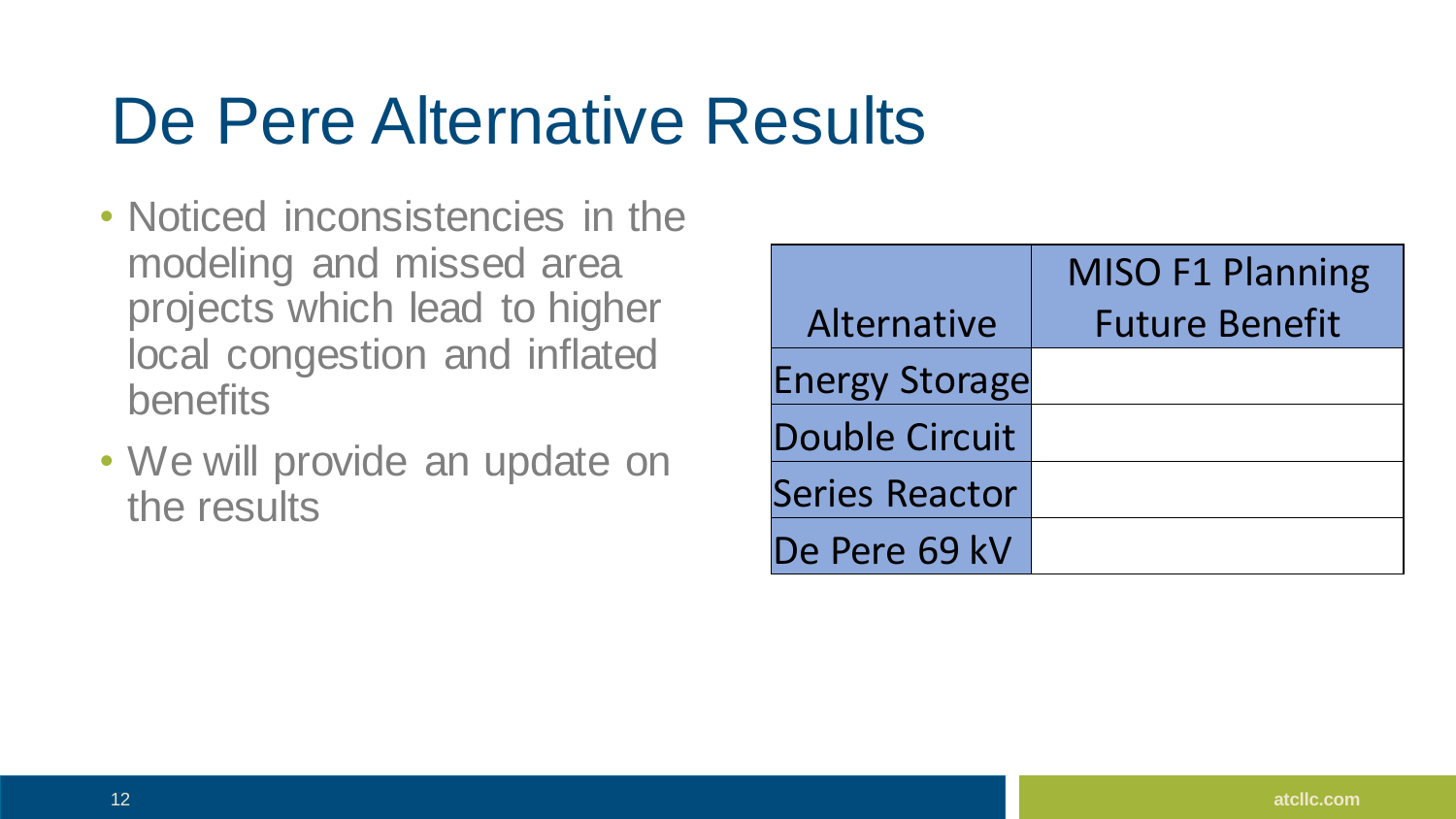### Next Steps

- Continued work monitoring new generation impacts on congestion and their projects
- Report on the De Pere area results next meeting
- Timelines
	- March 2021 Next Stakeholder Meeting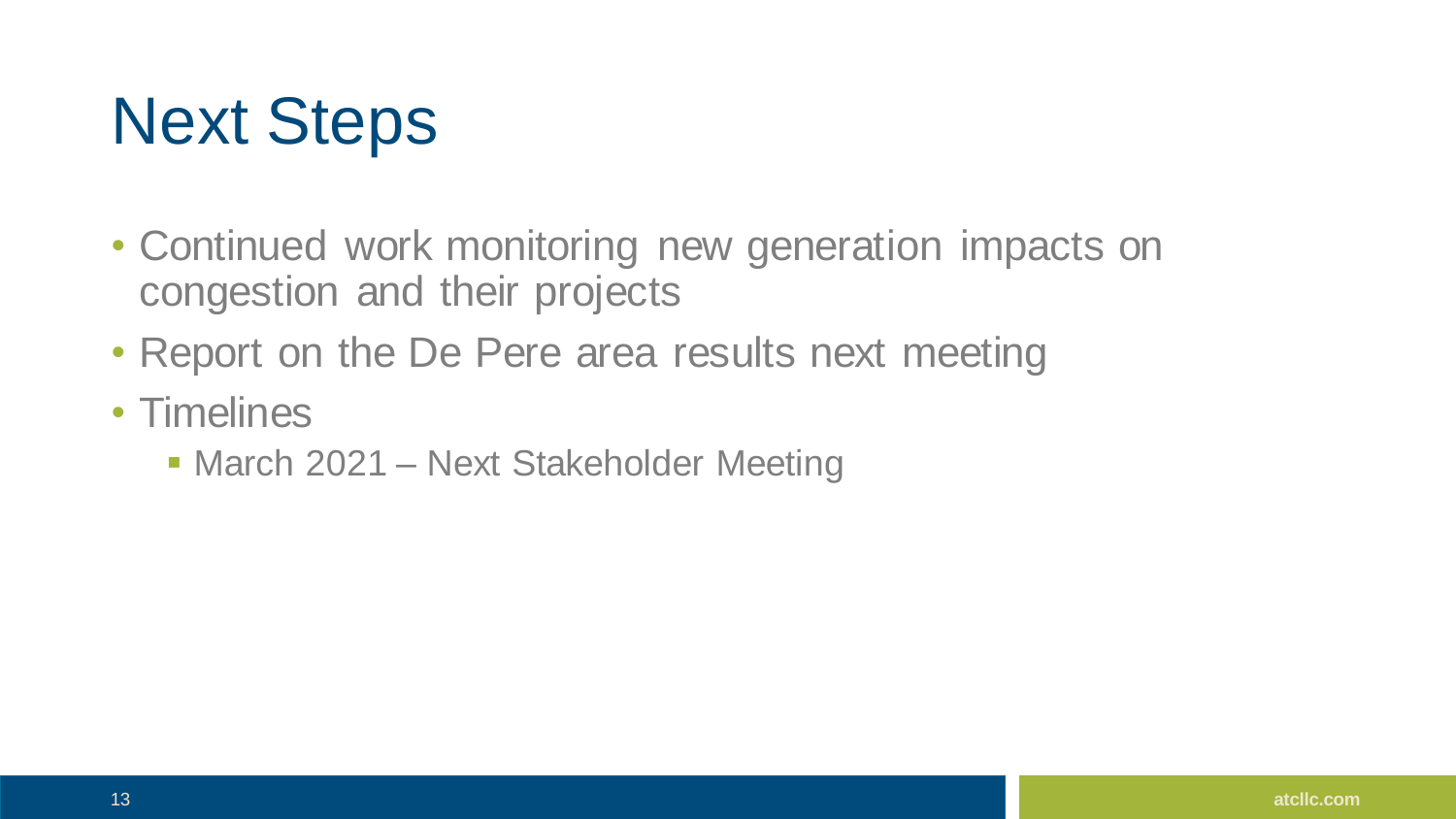#### **Questions**

- ATC Economic Planning
- Dale Burmester
	- **dburmester@atcllc.com**
- Anna Torgerson
	- atorgerson@atcllc.com